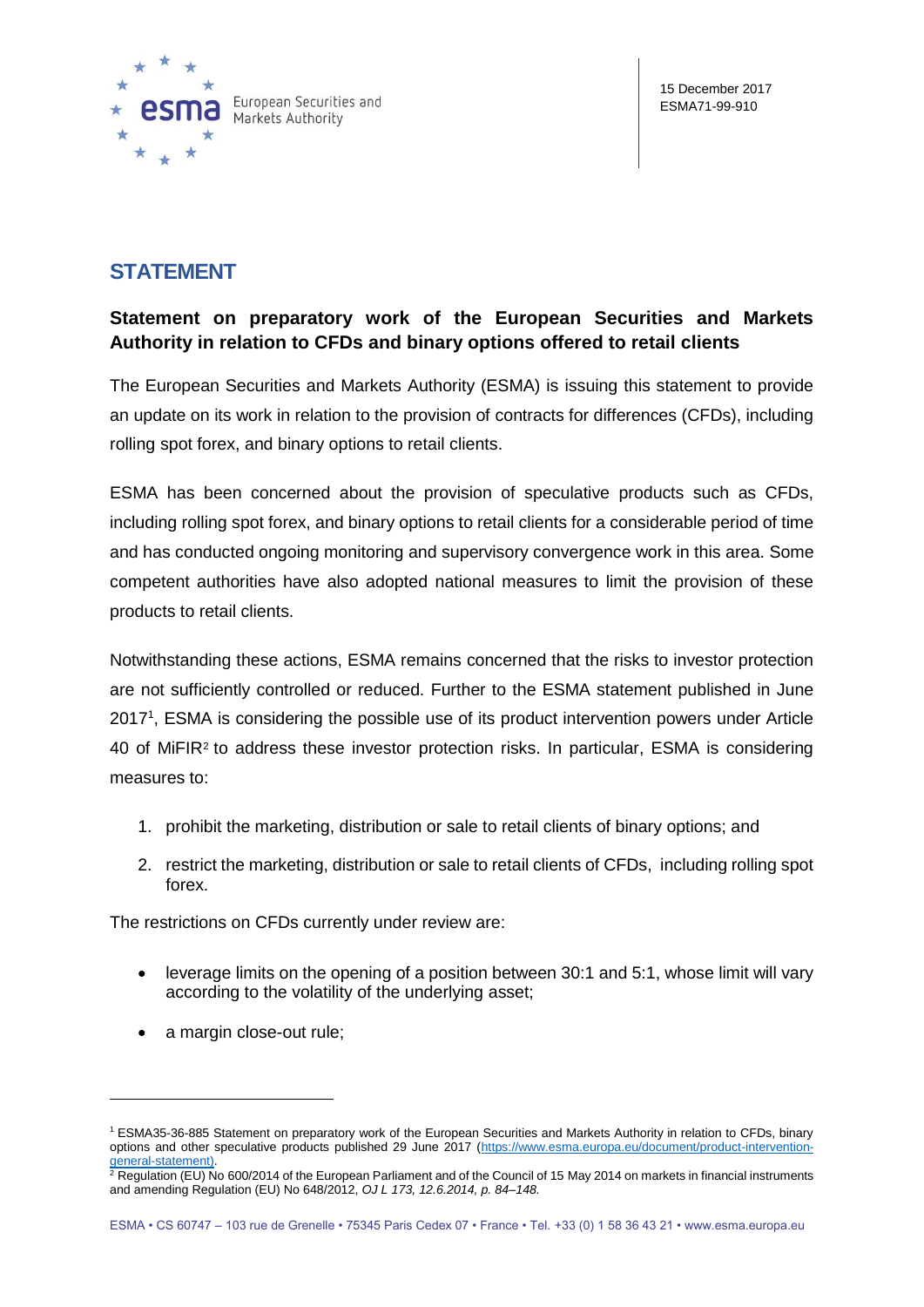

- negative balance protection to provide a guaranteed limit on client losses;
- a restriction on benefits incentivising trading; and
- a standardised risk warning.

ESMA will conduct a brief public consultation in January 2018 on this matter.

Any product intervention measure adopted by ESMA under Article 40 of MiFIR can have an initial duration of up to three months and is renewable.